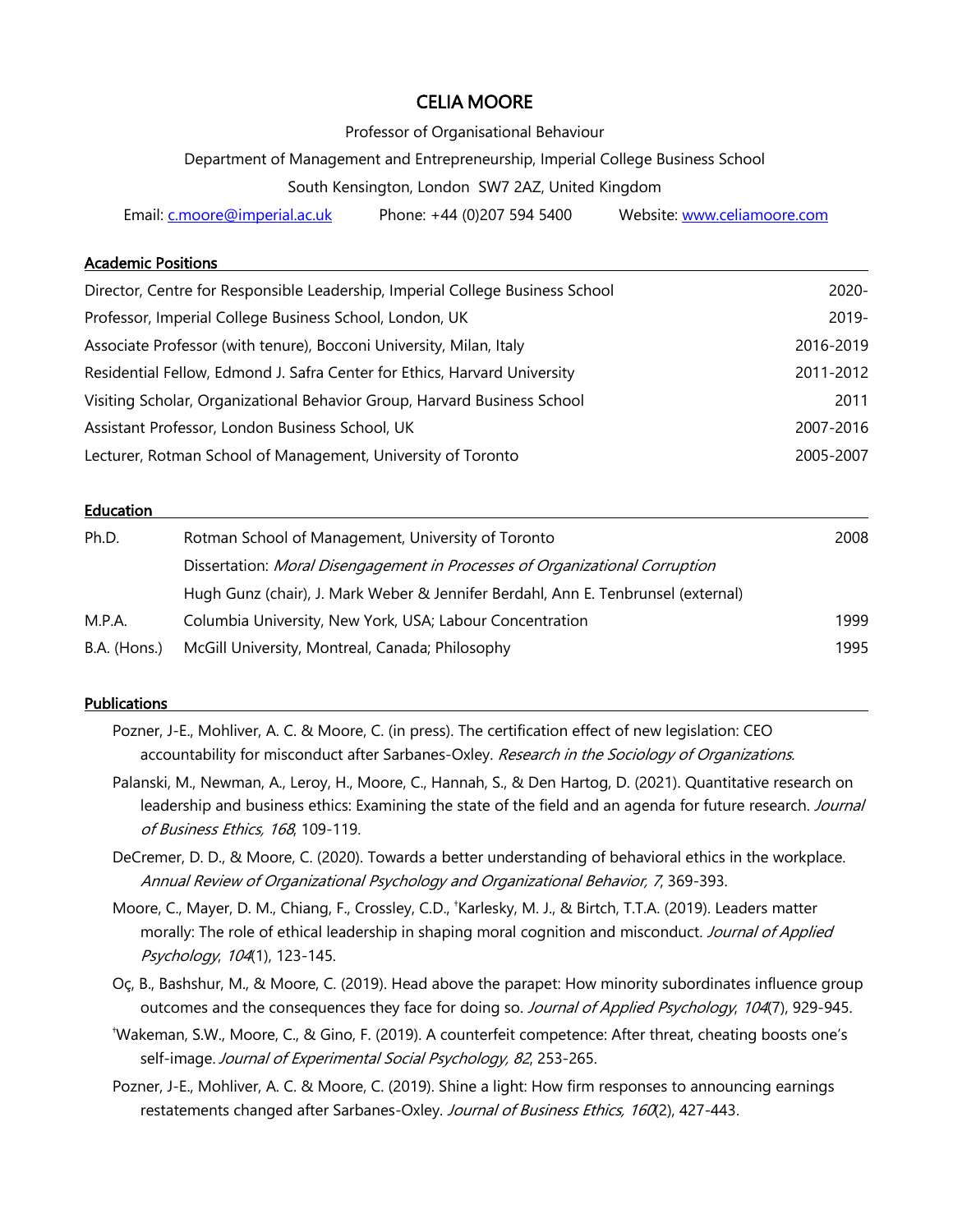- \*Oc, B., \*Moore, C., & Bashshur, M. R. (2018). When the tables are turned: The effects of the 2016 U.S. Presidential election on in-group favoritism and out-group hostility. PLOS ONE, 13(5), e0197848.
- Moore, C., <sup>+</sup>Lee, S., <sup>+</sup>Kim, K., & Cable, D. (2017). The advantage of being oneself: The role of self-verification in successful job search. Journal of Applied Psychology, 102(11), 1493-1513.
- † Stuart, H. C., & Moore, C. (2017). Shady characters: The implications of illicit organizational roles for resilient team performance. Academy of Management Journal, 60(5), 1963-1985.
- Moore, C. (2016). Always the hero to ourselves: The role of self-deception in unethical behavior. In J.-W. van Prooijen & P. A. M. Van Lange (Eds.), *Cheating, corruption, and concealment* (pp. 98-119). Cambridge, UK: Cambridge University Press.
- † Derfler-Rozin, R., Moore, C., & Staats, B. (2016). Reducing rule breaking through task variety: How task design supports deliberative thinking. Organization Science, 27, 1361-1379.
- Palmer, D., & Moore, C. (2016). Social networks and organizational wrongdoing in context. In D. Palmer, R. Greenwood, & K. Smith-Crowe (Eds.), Organizational wrongdoing (pp. 203-234). Cambridge, UK: Cambridge University Press.
- \*Moore, C., & \*Pierce, L. (2016). Reactance to transgressors: Why authorities deliver harsher penalties when the social context elicits expectations of leniency. Frontiers in Psychology, 7(550), 1-17.
- Moore, C. (2015). Moral disengagement. Current Opinion in Psychology, 6, 199-204.
- Moore, C., & Gino F. (2015) Approach, ability, aftermath: A psychological process model to understand unethical behavior at work. Academy of Management Annals, 9, 235-289.
- † Oç, B., Bashshur, M., & Moore, C. (2015). Speaking truth to power: The effect of candid feedback on how individuals with power allocate resources. Journal of Applied Psychology, 100, 450-463.
- Moore, C., & Tenbrunsel, A. E. (2014). Just think about it? Cognitive complexity and moral choice. Organizational Behavior and Human Decision Processes, 123, 138-149.
- Moore, C. (2015). Review of Obstacles to ethical decision-making: Mental models, Milgram and the problem of obedience, by P. H. Werhane, L. P. Hartman, C. Archer, E. E. Englehardt, & M. S. Pritchard, Cambridge University Press, 2013. In *Business Ethics Quarterly. 25*(1).
- Weber, J. M. & Moore, C. (2014). Squires: Key followers and the social facilitation of charismatic leadership. Organizational Psychology Review, 4, 199-227.
- Moore, C., & Gino, F. (2013). Ethically adrift: How others pull our moral compass from True North, and how we can fix it. Research in Organizational Behavior, 33, 53-77.
- † Ruedy, N., Moore, C., Gino, F., & Schweitzer, M. (2013). Cheater's high? The unexpected affective benefits of unethical behavior. Journal of Personality and Social Psychology, 105, 531-548.
- Moore, C., Detert, J. R., Treviño, L. K., Baker, V. L., & Mayer, D. M. (2012). Why employees do bad things: Moral disengagement and unethical organizational behavior. Personnel Psychology, 65, 1-48.

\*Finalist for best paper in Personnel Psychology, 2012

\*Scale reprinted in: Lewicki, R. Barry, B., & Saunders, D. (2014). Negotiation: Readings, Exercises, and Cases (7<sup>th</sup> ed.). New York: McGraw-Hill.

Moore, C. (2009). Psychological perspectives on corruption. In D. De Cremer, (ed.), Psychological Perspectives on Ethical Behavior and Decision Making (pp. 35-71). Charlotte, NC: Information Age Publishing.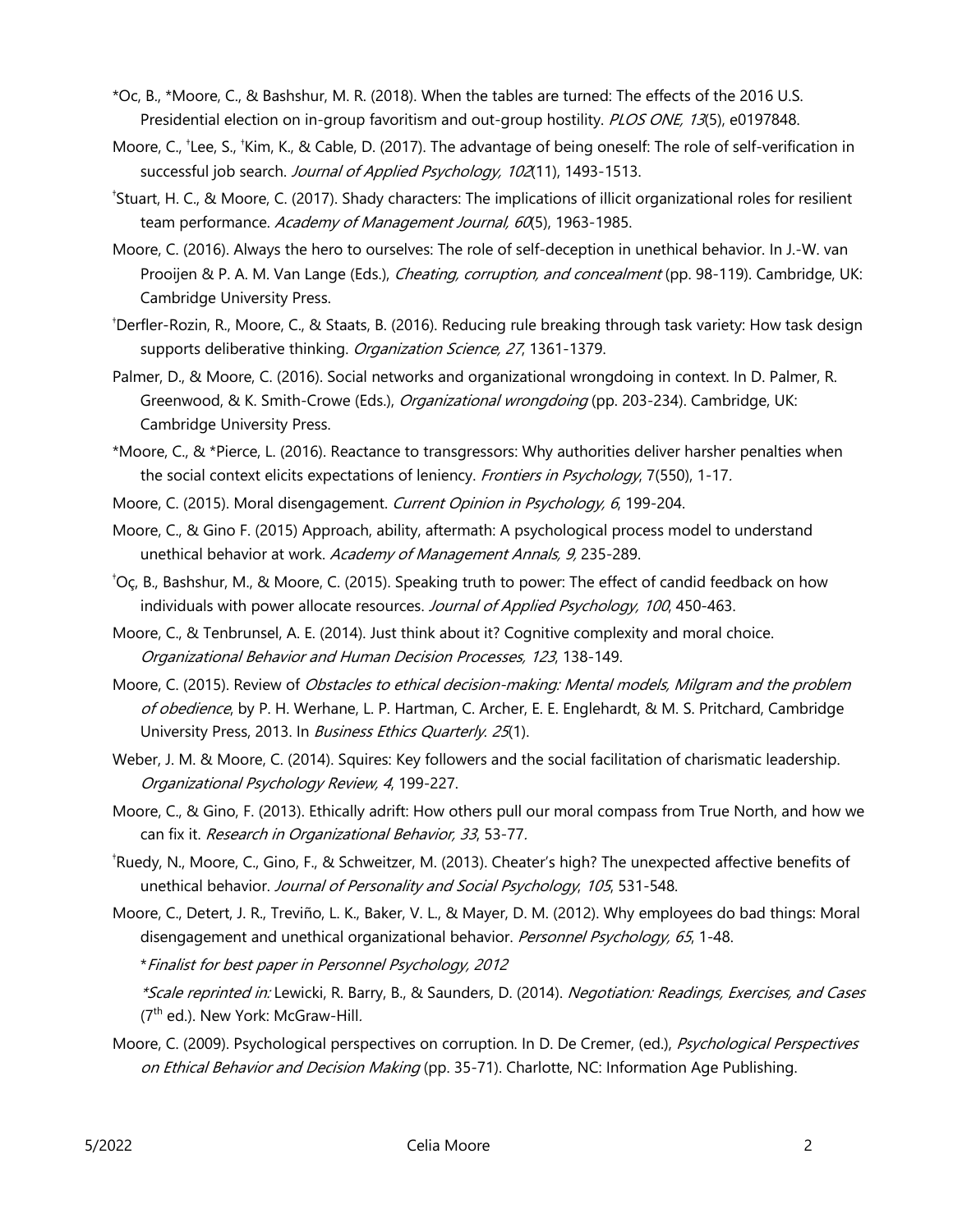- Moore, C. (2008). Moral disengagement in processes of organizational corruption. Journal of Business Ethics, 80(1), 129-139.
- Moore, C., Gunz, H.P., & Hall, D.T. (2007). Tracing the roots of career theory. In H. Gunz & M. Peiperl (Eds.), Handbook of Career Studies (pp. 13-38). Thousand Oaks, CA: Sage.
- Tharenou, P., Saks, A., & Moore, C. (2007). A review and critique of research on training and organizationallevel outcomes. Human Resource Management Review, 17(3), 251-273.
- Moore, C., Gunz, H.P., & Hall, D.T. (2006). History of career studies. In J. Greenhaus & G. Callanan (Eds.), Encyclopedia of Career Development (Vol. 1, pp. 346-352). Thousand Oaks, CA: Sage.
- Berdahl, J., & Moore, C. (2006). Workplace harassment: Double jeopardy for minority women. Journal of Applied Psychology, 91, 426-436.
- Meyers, R., Berdahl, J., Brashers, D., Considine, J., Kelly, J., Moore, C., Peterson, J., & Spoor, J. (2005). Feminist perspectives on small groups. In M. Poole & A. Hollingshead (Eds.), Theories of small groups: Interdisciplinary perspectives (pp. 241-276). Thousand Oaks, CA: Sage.
- Latham, G., Almost, J., Mann, S., & Moore, C. (2005). New developments in performance management. Organizational Dynamics, 33(1), 77-87.

† a Ph.D. student or post-doc when the project began; \*equal contributions

Google Scholar (as of May 10, 2022): Citations: 4972; H-Index: 21; i10-Index: 28

#### Work in Progress

#### Requested Revisions

† Liu, H., Chambers, C., & Moore, C. Fifty years of research on leader communication: A review and guide for future research. 2<sup>nd</sup> revision requested at Leadership Quarterly.

#### Under Review

† Wakeman, S.W., Yang, P., & Moore, C. Supervisors' (bounded) preference for rule breakers.

#### Working Papers

- † Andor, A., Moore, C., & Oettl, A. The collateral beneficiaries of academic fraud: Evidence from Diederik Stapel's coauthors.
- He, J., Jachimowicz, J., & Moore, C. Why mediocre men fail up: Perceptions of passion boost the status and potential of average-performing men, but not women.
- Mohliver, A. C., & Moore, C. When a finger in the dike floods the plains: Closing loopholes can increase subversion of the law.
- Moore, C., Oç, B., Shehu, E., & De Cremer, D. Reading leaders: The role of literary fiction in leadership effectiveness.
- Moore, C., & <sup>†</sup>Wakeman, S.W. Dangerous expectations: Breaking rules to achieve expected levels of performance.

#### Research in Progress

- Moore, C., & Shi, Y. Easily led astray: Small changes in leaders' motivational language elicits subordinates' morally compromised behavior.
- Moore, C., Morrison, E.W., & Coombs, K. Vessels for voice: An organizational field experiment.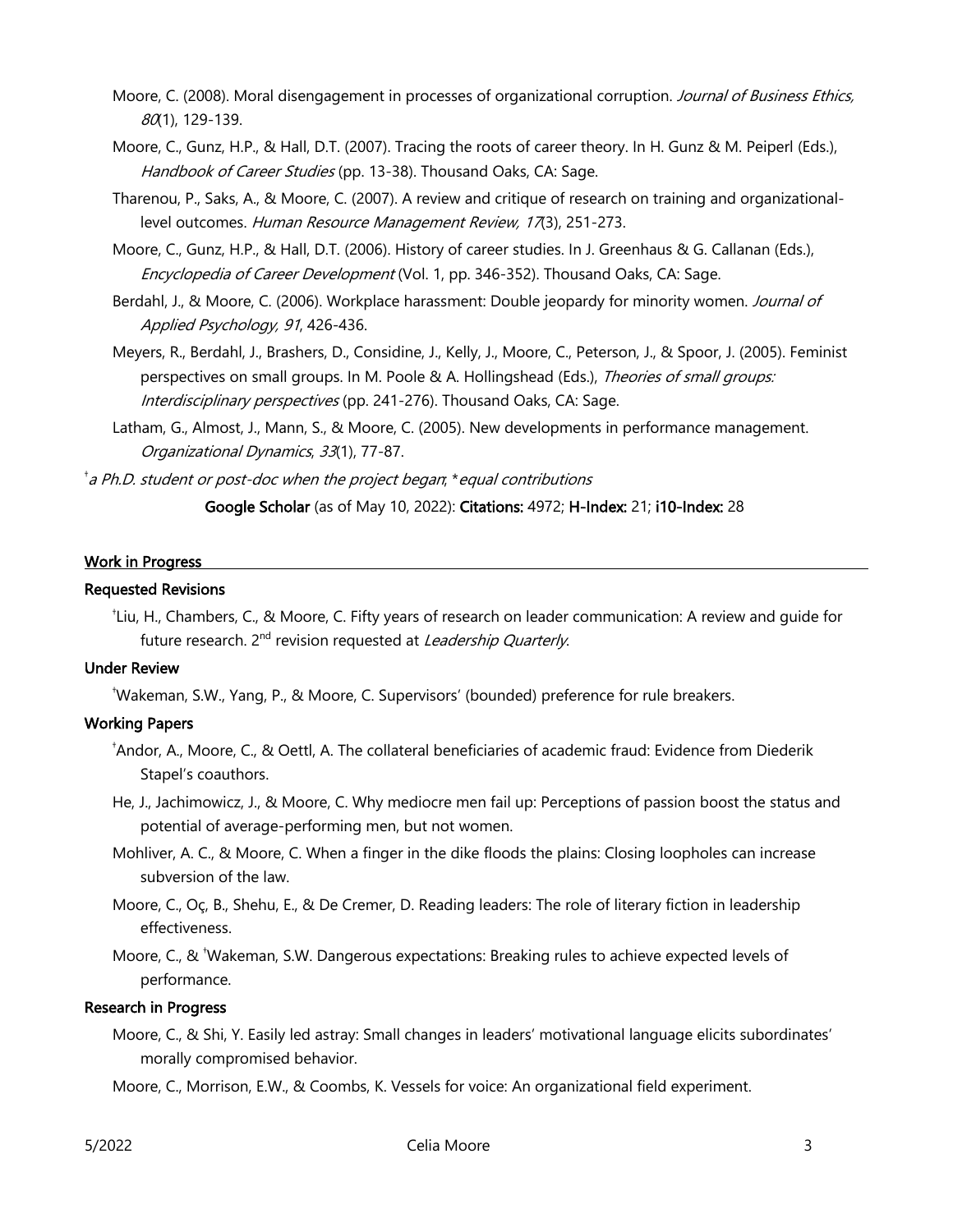Moore, C. & Oç, B. Do snakes get ahead? The role of moral disengagement in organizational advancement. Moore, C., O'Neill, O., & Workman, K. The experience and outcomes of moral distress at work. Moore, C. Disobedience to authority: Individuals' resistance to illegitimate demands from those in power.

# Awards and Honors Finalist, Best Paper, Strategic Management Society 2020 Finalist, Best Paper, Sustainability, Ethics, and Entrepreneurship (SEE) Conference 2016 Finalist, Best OMT Empirical Paper on Environmental and Social Practice 2015 Finalist, Best Paper in 2012, *Personnel Psychology* 2014 AOM Showcase Symposium, "Studying Ethical Behavior in the Field" 2012 Winner, Organization Science Dissertation Proposal Competition 2006 Finalist, "Excellence in Ethics" Dissertation Proposal Competition, Notre Dame 2006

# **Presentations**

# Refereed Conference/Symposia Presentations (Last Seven Years Only)

- He, J., & Moore. C. (2022, August). Why mediocre men fail up: Perceptions of passion boost the status and potential of average-performing men more than women. Paper presented at the symposium "Pitfalls and Inequalities Complicating the Pursuit of Passion" at the Annual Academy of Management Meeting, Seattle, WA.
- Mohliver, A. C., & Moore, C. (2022, August). When a finger in the dike floods the plains: Closing loopholes can increase subversion of the law. Paper presented at the symposium "Perceptions of Group Morality: Detractors and Distortions" at the Annual Academy of Management Meeting, Seattle, WA.
- Mohliver, A. C., & Moore, C. (2021, June 22). When a finger in the dike floods the plains: Closing loopholes can increase subversion of the law. Paper presented at the Virtual 13th Annual ARCS (Alliance for Research on Corporate Sustainability) Research Conference.
- Mohilver, A.C., & Moore, C. (2020, July 7). What happens when we close loopholes: A diffusion perspective on widespread misconduct. Paper presented at the Virtual 40<sup>th</sup> Strategic Management Society Conference.
- Wakeman, S.W., Yang, P., & Moore, C. (2020, April 17-18) Rewarding deviants: Balancing commitment and liability in the selection of rule breakers. Paper presented at Virtual Stockholm School of Economics, Sports and Business Workshop, Stockholm School of Economics.
- Moore, C., & Oc, B. (2019, August 11-13). Do snakes get ahead? The role of moral disengagement in career advancement. Paper presented at the symposium "Consequences of Unethical Behavior at Work" at the Annual Academy of Management Meeting, Boston, MA.
- Wakeman, S. W., Yang, P., & Moore, C. (2019, July 4-6). Rewarding deviants: Unethical behavior as a signal of one's communal value. Paper presented at the 35th EGOS Colloquium, Edinburgh, U.K.
- Mohliver, A. C., Pozner, J-E., & Moore, C. (2018, September 17-19). The usual suspect: Using CEO replacement to substitute for legislative certification after misconduct. Paper presented at the Strategic Management Society Conference, Paris, France.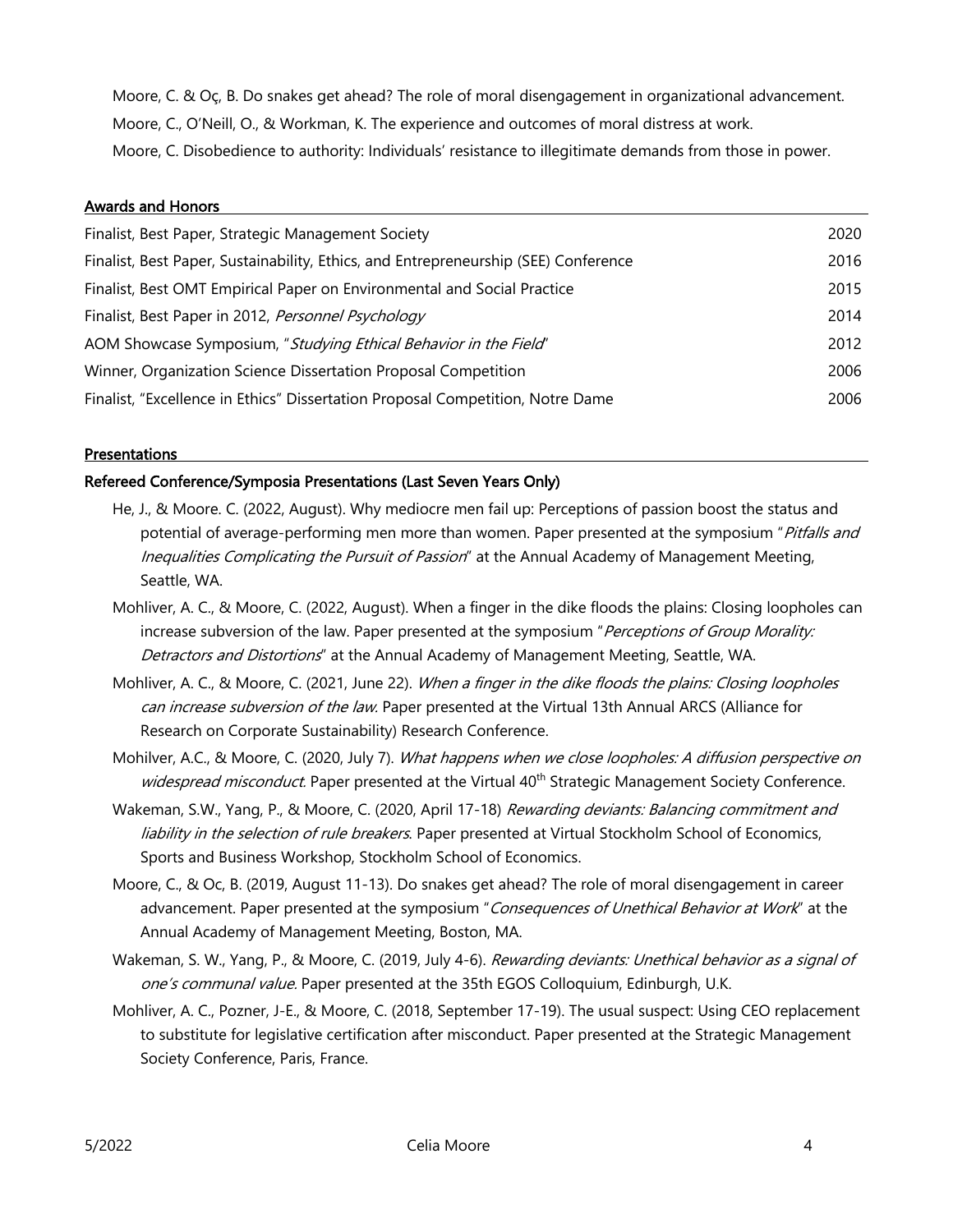Andor, A., & Moore, C. (2018, August 12-14). The costs and benefits of collaborating with a fraudster. Paper presented at the Academy of Management, Chicago, IL.

\*Published in the Academy of Management Proceedings

- Wakeman, S. W. & Moore, C. (2018, August 12-14). Rewarding deviants: Unethical behavior as a signal of one's communal value. Paper presented at the Academy of Management, Chicago, IL. \*Published in the Academy of Management Proceedings
- Mohliver, A. C., Pozner, J-E., & Moore, C. (2017, December 17-19). The usual suspect: Using CEO replacement to substitute for legislative certification after misconduct. Paper presented at the Israel Strategy Conference, Haifa, Israel.
- Noval, L., Wakeman, S. W. & Moore, C. (2017, August 7). Ego beware: Cheating increases with egoinvolvement in tasks. Paper presented at the symposium "Cheating in the Workplace: New Directions in Theory and Research" at the Annual Academy of Management Meeting, Atlanta, GA.
- Moore, C. (2017, August 8). The morally problematic consequences of performance pressure. Paper presented at the symposium "New Perspectives on Moral Agents in the Workplace" at the Annual Academy of Management Meeting, Atlanta, GA.
- Oc, B., Bashshur, M., & Moore, C. (2017, August 8). Head above the parapet: The influence of minority subordinates on group outcomes. Paper presented at the Annual Academy of Management Meeting, Atlanta, GA.
- Wakeman, S. W. & Moore, C. (2017, July 21-22). Good citizens: Unethical behavior as a signal of one's communal value. Paper presented at InGroup, St. Louis, MO.
- Moore, C., Cohen Mohliver, A., Pozner, J-E., & Stuart, C. (2016, July 8). Repeat offenders: How the consequences of firm misconduct abate across incidents. Paper presented at EGOS, stream on Scandals and Organization Studies, Naples, Italy.
- Moore, C., Cohen Mohliver, A., Pozner, J-E., & Stuart, C. (2016, June 24). Repeat offenders: How the consequences of firm misconduct abate across incidents. Paper presented at the Society for the Advancement of Socio-Economics, stream on Market Morals, Taboo Categories and Redefined Legitimacy, Berkeley, CA.
- Moore, C., Cohen Mohliver, A., Pozner, J-E., & Stuart, C. (2016, May 17). Repeat offenders: How the consequences of firm misconduct abate across incidents. Paper presented at the Sustainability, Ethics, and Entrepreneurship Conference, Denver, CO.

#### Conferences/Symposia/Professional Development Workshops (Last Seven Years Only)

- Keynote. (2022, August). *Crafting an Academic Career*. Presentation at the Organizational Behavior Doctoral Consortium at the Annual Academy of Management Meeting, Seattle, WA.
- Invited Pecha Kucha. (2022, August). *Ethical Decision Making*. Presentation at the The Sixth Annual Behavioral Ethics Pecha Kucha Springboard at the Annual Academy of Management Meeting, Seattle, WA.
- Co-organizer (with Holmes, O.) (2021, August). Two-Day Virtual Professional Development Workshop, Organizational Behavior Doctoral Consortium, at the Annual Academy of Management Meeting (virtual).
- Co-organizer (with Phillips, N.) (2021, April). *Leading responsibly in a world moving through crisis*. Sixth annual, one day flagship conference of the Imperial College Business School.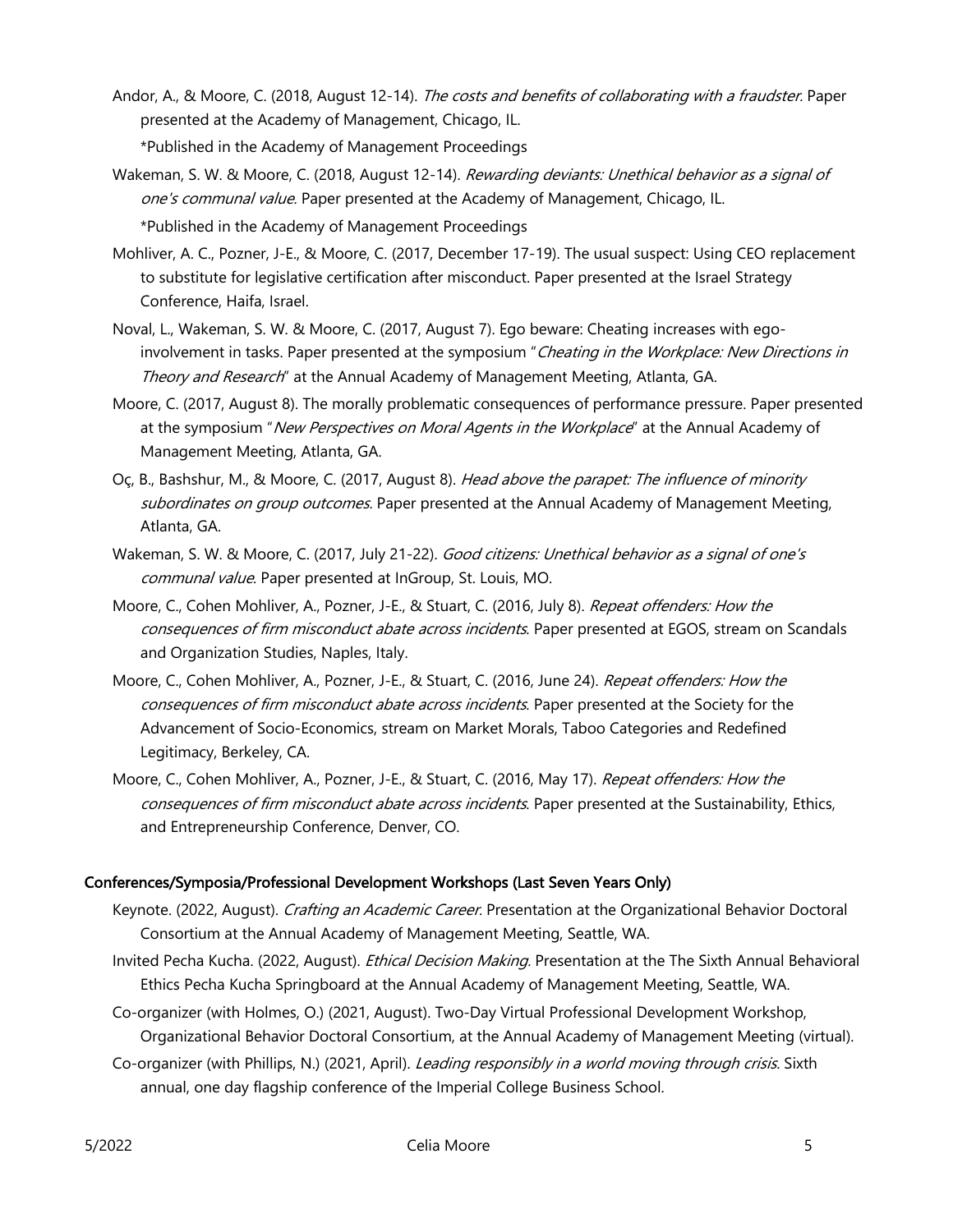- Co-organizer (with Leavitt, K.) (2020, August). Organizational Behavior Doctoral Consortium. Two-Day Virtual Professional Development Workshop, Annual Academy of Management Meeting.
- Invited participant. (2019, August). Acing the job talk: Tips from experts and recent grads. Professional Development Workshop, Annual Academy of Management Meeting, Boston, MA.
- Co-organizer (with DeCelles, K., & Andor, A.) and discussant (2019, August). Ethics at the fringe: Using novel methods & data to answer imperative questions in behavioral ethics. Symposium, Annual Academy of Management Meeting, Boston, MA.
- Invited participant. (2018, August). And yet she persisted: Tools for succeeding as a woman academic. Professional Development Workshop, Annual Academy of Management Meeting, Chicago, IL.
- Invited participant. (2018, August). *Organizational Behavior Doctoral Consortium*. Professional Development Workshop, Annual Academy of Management Meeting, Chicago, IL.
- Invited discussant. (2018, August). Behavioral Ethics Research: A Second Annual Pecha Kucha Springboard and Networking Session (invited). Professional Development Workshop, Annual Academy of Management Meeting, Chicago, IL.
- Invited participant. (2017, August 5). Organizational Behavior Doctoral Consortium. Professional Development Workshop, Annual Academy of Management Meeting, Atlanta, GA.
- Invited speaker. (2017, August 5). Behavioral Ethics Research: A Second Annual Pecha Kucha Springboard and Networking Session (invited). Professional Development Workshop, Annual Academy of Management Meeting, Atlanta, GA.
- Invited Panelist (2016, August 6). The Productivity Process: Research Tips and Strategies from Prolific Junior Faculty (Invited panelist). Professional Development Workshop, Annual Academy of Management Meeting, Anaheim, CA.

# Invited Academic Talks

- 2022: Keynote, European Association of Work and Organizational Psychology (EAWOP) University of Navarra
- 2021: Centre for Corporate Reputation, Said Business School, Oxford University
- 2020: University of Rotterdam

Mendoza School of Business, University of Notre Dame (cancelled due to COVID) University of Arkansas, Behavioral Ethics Workshop (postponed due to COVID)

2019: University of Groningen

INSEAD

Duke University, New Directions in Leadership Research Conference

W.P. Carey School of Business, Arizona State University, Micro Meets Macro Conference

Olin School of Business, Washington University in St. Louis

- 2018: University of Pisa
	- University of Basel

Michael J. Foster School of Business, University of Washington

Sauder School of Business, University of British Columbia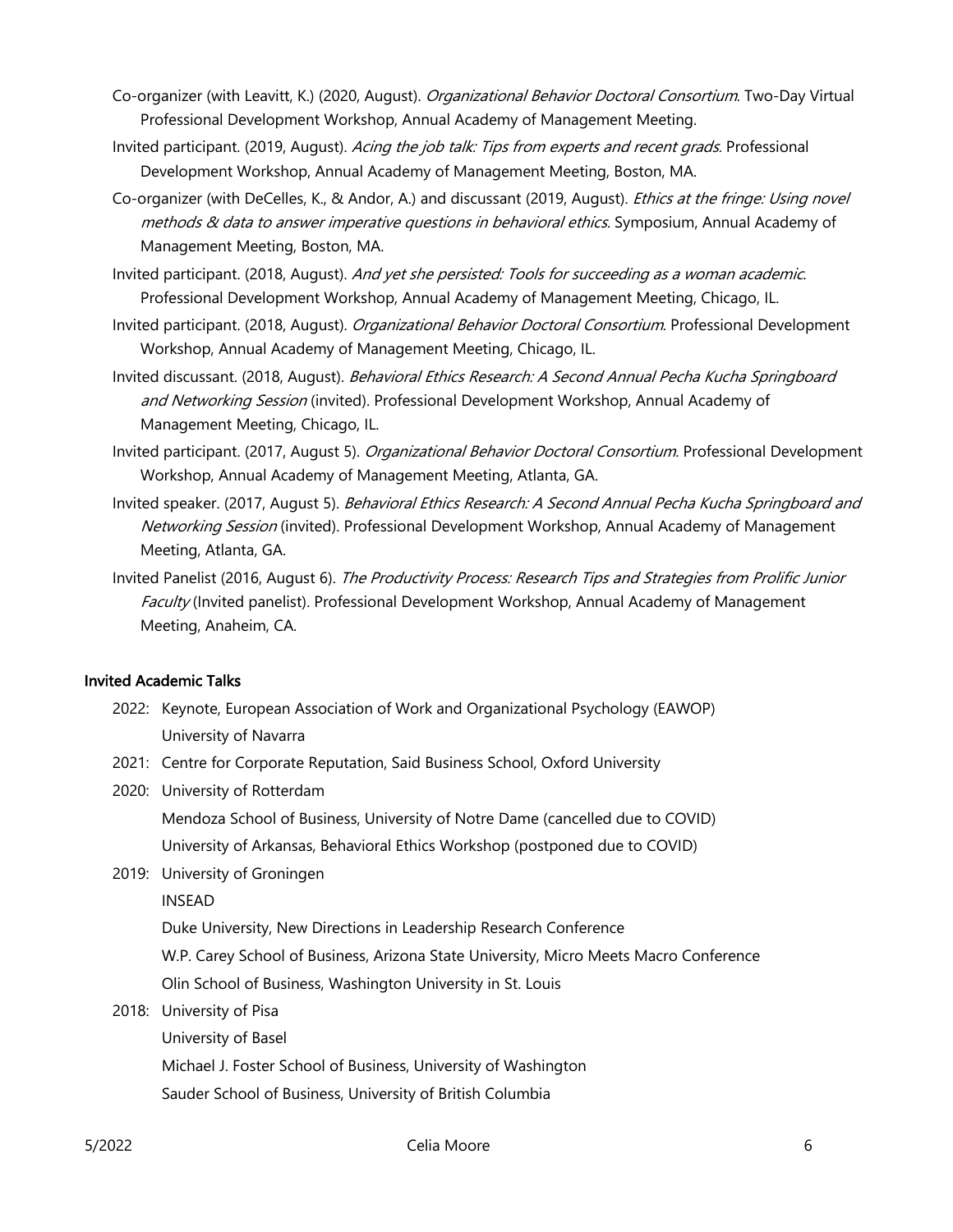University College London

Imperial College London

- 2017: University of Zurich HEC Paris, Society and Organizations Research Day
- 2016: London School of Economics Johnson School of Management, Cornell University University of Southampton, UK
- 2015: Darden School of Business, University of Virginia John F. Kennedy School of Government, Harvard University Questrom School of Business, Boston University University of Illinois at Urbana-Champaign Smeal College of Business, Penn State University Bocconi University, Milan, Italy European School of Management and Technology (ESMT) Desautels Faculty of Management, McGill University
- 2014: Robert H. Smith School of Business, University of Maryland Ross School of Business, University of Michigan Centre for Leadership, Ethics, and Diversity (LEAD), University of Sussex Ben Gurion University of the Negev, Israel
- 2012: Aston University, Birmingham, UK Imperial College, London, UK
- 2011: Harvard Business School David Eccles School of Business, University of Utah
- 2007: Harvard Business School McGill University, Canada Ryerson University, Canada
- 2006: Queen's University, Canada London Business School, UK Brock University, Canada

# **Teaching**

# Classes Taught

Imperial College, London, UK

- Organizational Behavior, MBA Core, 2017, 2019-
- Leadership, Health Policy Core, 2020-
- Leadership, MBA Elective, 2019-
- Negotiations, MBA Elective, 2020-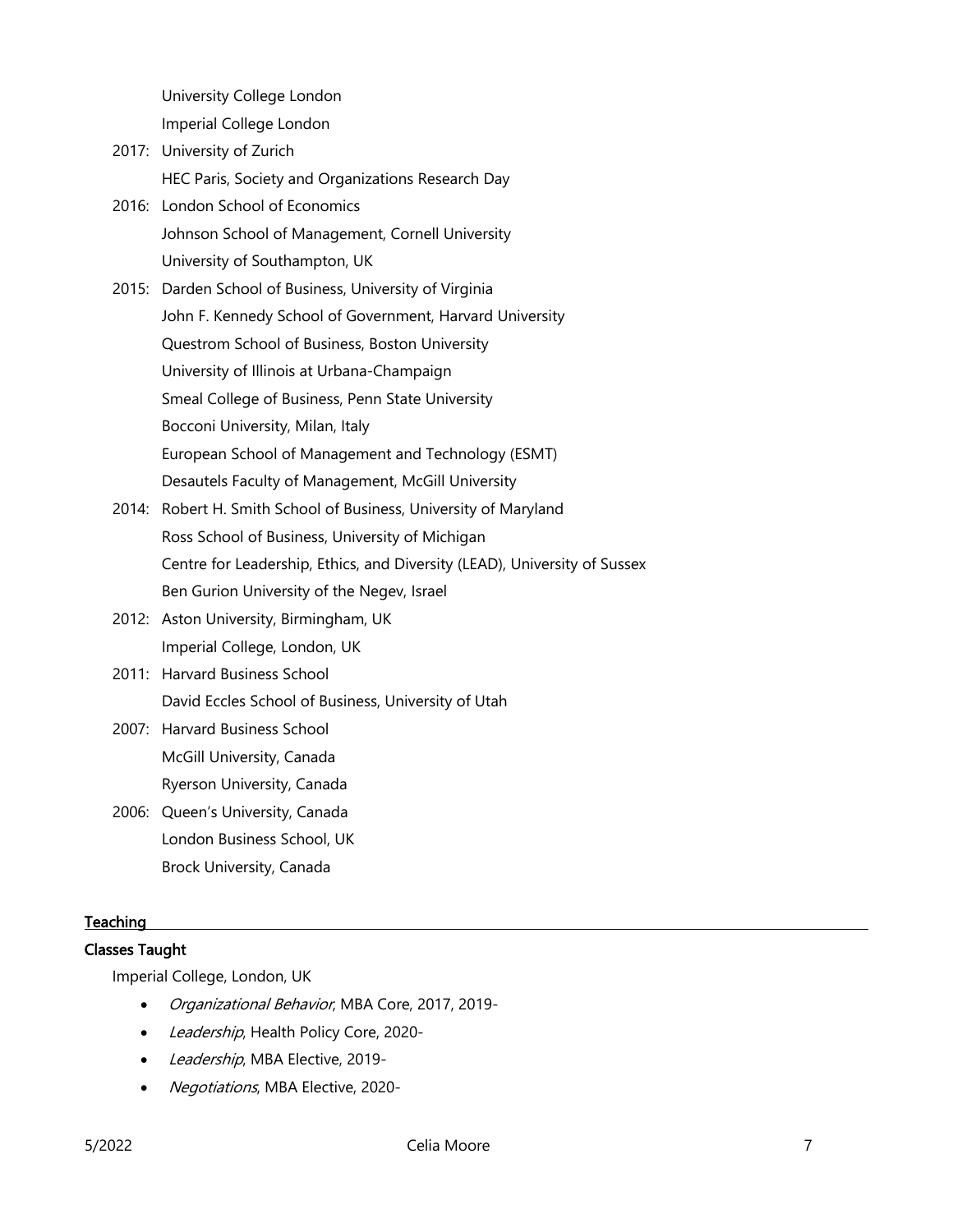• *Ethics*, MBA Core, 2020-

Bocconi University, Milan, Italy

- Managing People in Organizations, MBA, 2019
- Leadership and Power, Master's level elective, 2016-2018
- Collaborative Competencies, Master's level core course, 2016-2019
- Seminar in Organizational Behavior, Ph.D. course, 2016-2019
- *Ethics in Organizations*, D.B.A. course, 2019

London Business School, London, UK

- Corporate Social Responsibility, EMBA level core course, 2008, 2010-2016
- Ethics and Corporate Social Responsibility, MBA level core course, 2007-2011
- Business, Government and Society, MBA level core course, 2012-present
- Managing Innovation and Change, EMBA International Assignment (India), 2008-2009, 2012-2013
- Stakeholder Engagement, EMBA International Assignment (South Africa), 2015-2016
- Seminar in Ethics, Ph.D. course, 2007

University of Toronto

- Human Resource Management (MGT460), Upper level undergraduate course, 2006
- Organizational Behaviour (MGT262), Introductory undergraduate course, 2005

#### Executive Education – Program Design and Delivery

Bocconi University: *Women's Leadership Program*, three-day module for emerging women leaders

- London Business School: *The Good Business*, three-module consortium program on the role of morality in capitalism
- International Anti-Corruption Academy (Vienna): The Psychology of Corruption, two-day program on the psychological underpinnings of corruption
- Institute of Chartered Accountants in England and Wales [ICAEW] (London): Integrity in Finance, two-day program on leading teams to resist unethical behaviour
- National Health Service (UK): *Ethical Mentoring*, one-day program on becoming a moral role model within one's organization
- Brookings Institution (Washington, DC): *Ethics in Action: Leading with Integrity*, 2-day program on valuesbased leadership

# Executive Education – Ad Hoc Teaching

Imperial College Business School: Empowering Leadership Program.

- Bocconi University: Senior Leadership Program, Frankfurt School of Management, Value Creation in Luxury Markets
- London Business School: Proteus, custom programs for Nestlé, Rabobank, and Kuwait Oil

Harvard Business School (Boston), Accenture (Oxford), Prudential (Singapore),

Digital Realty (Chicago) and several others.

# PhD Supervision

Julianne Schittek (Ph.D., Organisational Behaviour, expected 2025). Imperial College Business School. Chair.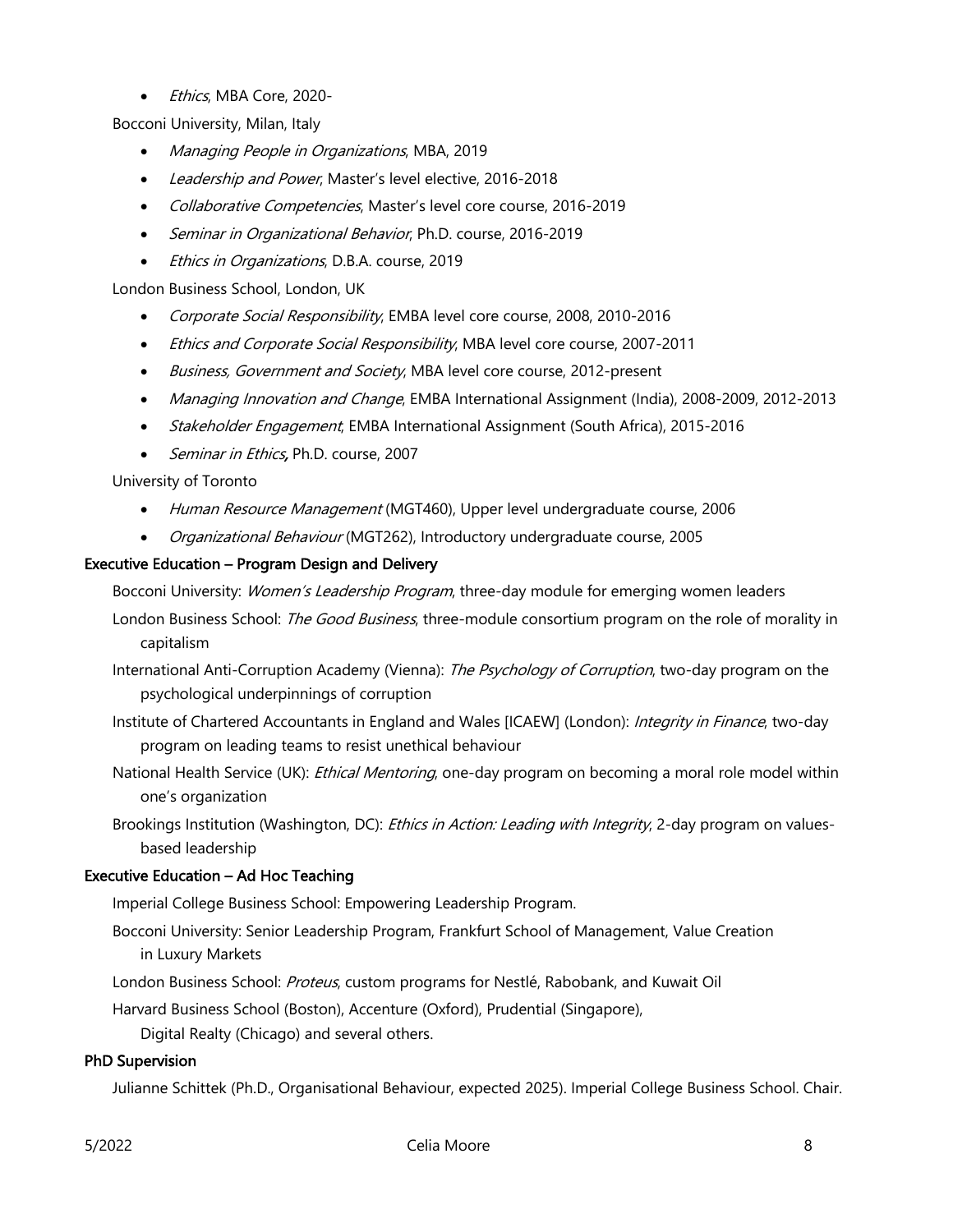Huai-Ching (Evita) Liu (Ph.D., Organizational Behavior, expected 2022). Bocconi University. Chair.

- Krithiga Sankaran (Ph.D., Organizational Behavior, expected 2021). David Eccles School of Business, University of Utah. External member.
- Anu Bharadwaj (Ph.D., Business Psychology, 2021). University of Western Australia, Perth, Australia. External examiner.
- Agnes Andor (Ph.D., Management, 2019). Bocconi University. Chair. Placement: Post Doc, Mendoza College of Business, University of Notre Dame.
- Chiara Trombini (Ph.D., Management, 2019). Bocconi University. Co-chair with Hannah Riley Bowles, Kennedy School of Government, Harvard University. Placement: Post Doc, INSEAD.
- S. Wiley Wakeman (Ph.D., Organisational Behaviour, 2018). London Business School. Chair. Placement: Stockholm School of Economics.

Maitane Elorriaga Rubio (Ph.D., Strategy, 2018). Copenhagen Business School. External Examiner.

# Teaching Materials Developed

- Faculty lead on the team that won the bid for a £240 grant from The Pears Foundation to develop cases on social responsibility. Cases are all available at The Case Centre (www.thecasecentre.org).
	- Wakeman, S. W., & Moore, C. (2014). Kweku Adoboli at UBS. London Business School. Ref. no. 714-004-1.
	- Wakeman, S. W., & Moore, C. (2014). Kweku Adoboli at UBS: Teaching note. *London Business School*. Ref. no. 714-004-8.
	- Moore, C., & Nguyen, Q. (2012). Military contracting in a war zone (A): Rohit. *London Business School.* Ref. no. 712-039-1.
	- Moore, C., & Nguyen, Q. (2012). Military contracting in a war zone (A): Bill. *London Business School.* Ref. no. 712-040-1.
	- Moore, C., & Nguyen, Q. (2012). Military contracting in a war zone. Teaching note. *London Business School.* Ref. no. 712-039-8.
	- Sucher, S., & Moore, C. (2012). Chris and Alison Weston. Teaching note. *Harvard Business School*, Prod. # 613018.
	- Sucher, S., & Moore, C. (2011). Chris and Alison Weston (A), (B) & (C). Harvard Business School, Prod. # 612019, 612020, 612021.
	- Sucher, S., & Moore, C. (2011). A note on moral disengagement. Harvard Business School, N9-612-043. Prod. #: 612043.
	- Moore, C., Fischer, L., & McCarthy, M. (2010). Innocent drinks: Maintaining socially responsible values during growth (A) & (B). London Business School. Ref. no. 712-037-1, 712-038-1.
	- Moore, C., Fischer, L., & McCarthy, M. (2010). Innocent drinks: Teaching note. London Business School. Ref. no. 712-037-8.
	- Moore, C., Fischer, L., & McCarthy, M. (2010). Innocent drinks: Maintaining socially responsible values during growth. Supplementary Video. London Business School. Ref. no. 712-037-3.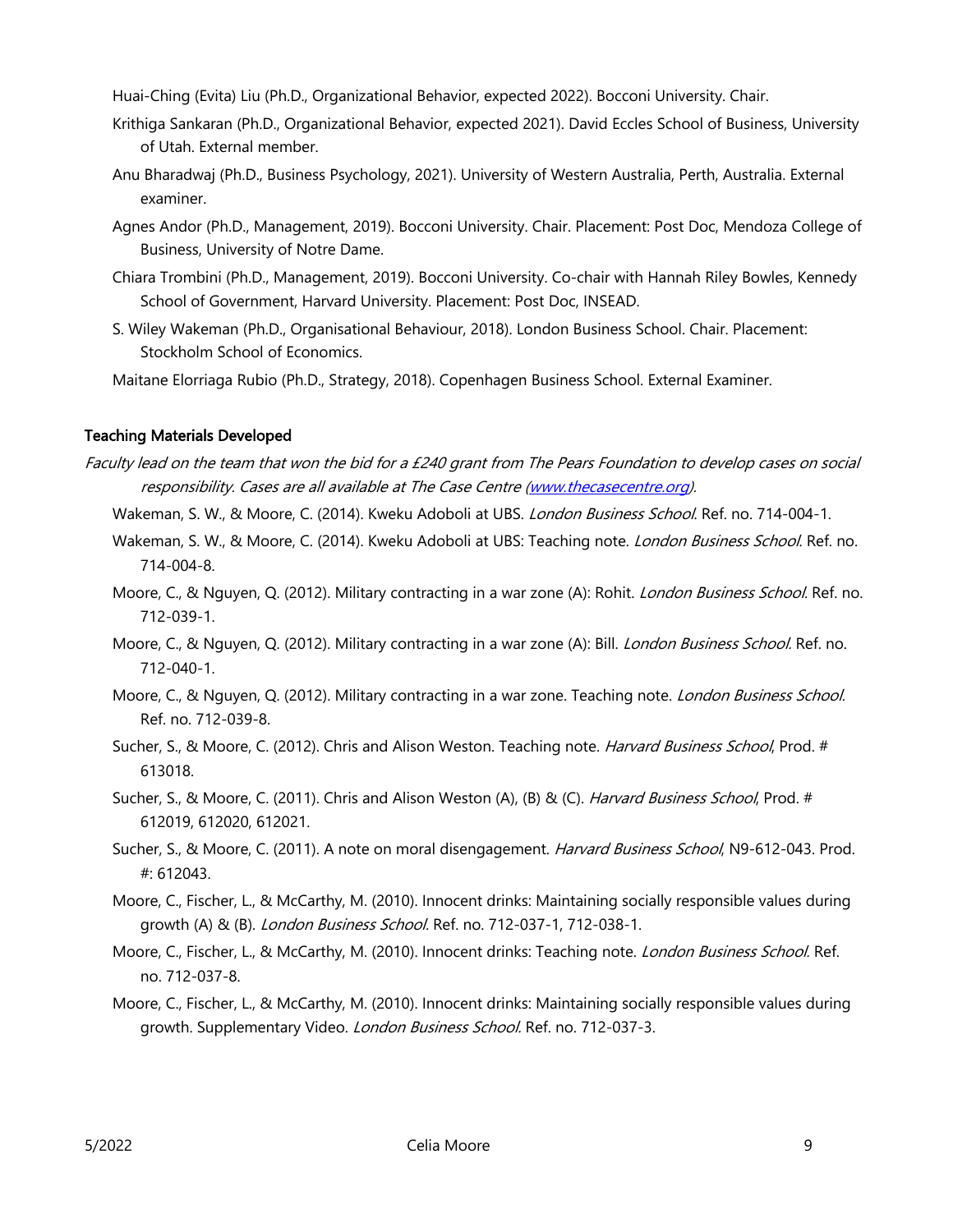# **External Visibility**

#### Boards and Advisory Roles

American College Maguire Center for Ethics in Financial Services, Philadelphia PA. Member of the Advisory Board, 2021-

The Centre promotes ethical behavior by offering research and programs that go beyond the rules of market conduct to help individuals and companies be more sensitive to ethical issues and think more critically about solutions for the benefit of society.

Financial Services Culture Board [formerly Banking Standards Board], London UK. Member of the Assessment Steering Committee, 2016-2019; Advisor to the BehaviouraL Insights Unit, 2018-

The FSCB is an independently led body that promotes high standards of behaviour and competence across the UK banking industry.

Ethics & Compliance Initiative, Washington DC. Academic Fellow, 2016-

The ECI is a non-profit organization that empowers its members across the globe to operate their businesses at the highest levels of integrity.

Ethical Systems, New York University, New York. Collaborator, 2016-

Ethical Systems is a group of academics and practitioners who work on improving ethical cultures and behaviors within organizations through research.

Parliamentary Commission on Banking, London UK. Consultation, November, 2012

The Commission was appointed by both Houses of Parliament to report on professional standards and culture of the UK banking sector, and to recommend legislation and other action.

#### Invited External Presentations (Last Five Years Only)

Creating and Assessing Corporate Culture at the Employee Level

- NYU Law School Program on Compliance and Enforcement Conference (March 25, 2022)
- Ethical Leadership
	- Forum on Ethical Leadership in Financial Services (January 15-16, 2022)
- Leadership Challenges in Scaleups
	- Scale Factor at Scale Space (June 25, 2021)

Creating a Challenge Culture in Audit Firms

• Financial Reporting Council (June 23, 2021)

Leading by Example: How Others Copy What We Communicate Through Our Actions and Words

- European Court of Auditors (April 12, 2021)
- Leading responsibly in a digital world
	- Citi's Digital Money Symposium (March 8, 2021)
- How Crisis Brings Out The Best and Worst in Us
	- CfL Centre for Leadership, Copenhagen, Denmark (October 2, 2020)

Persistent misconduct – Beyond traditional approaches

• Federal Reserve Bank of New York, 5<sup>th</sup> Annual Culture Conference (June 4, 2019)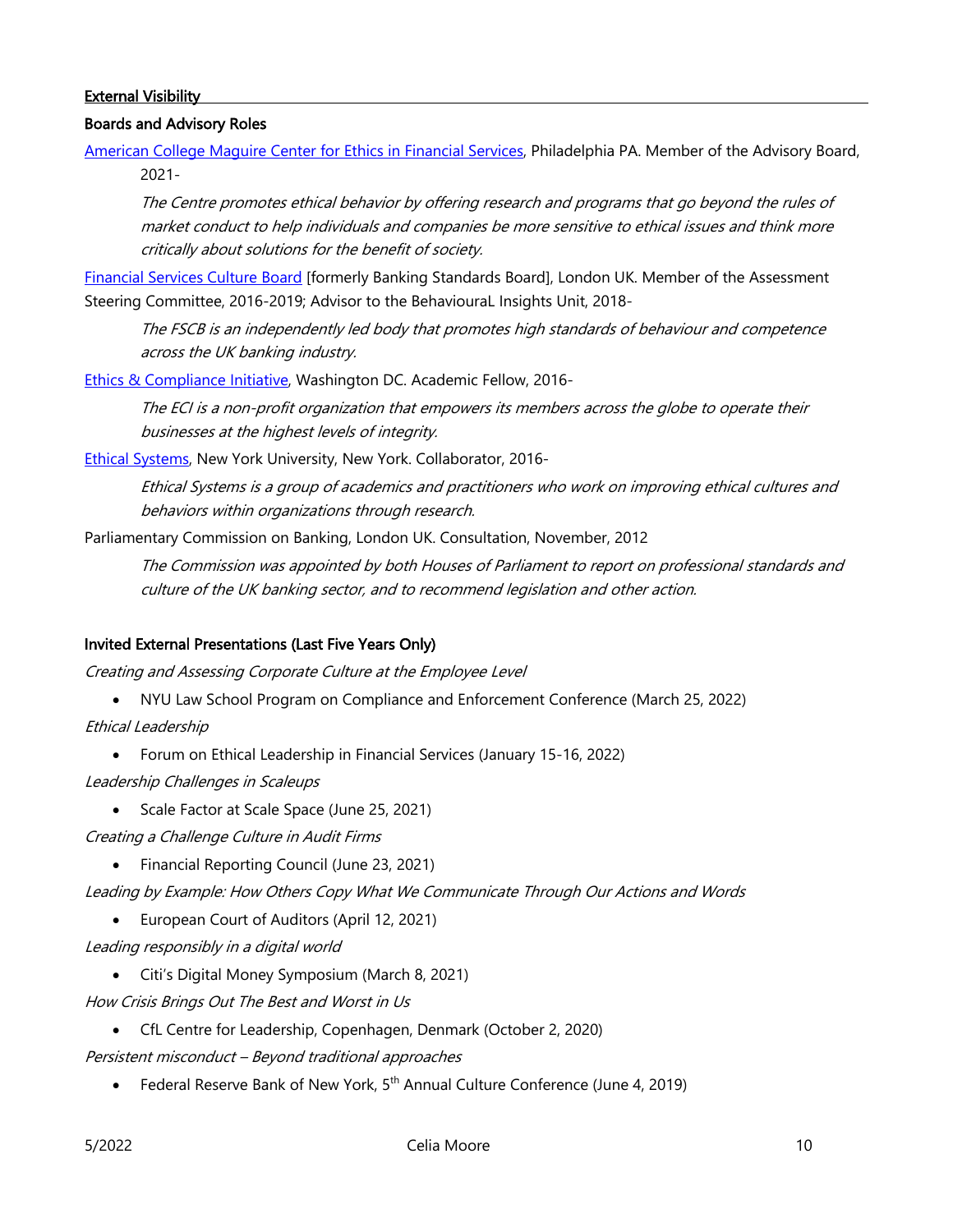#### Whistleblowing as protected speech

• Ethics By Design Conference, Ethical Systems, NYU (March 15, 2019)

Measuring up: Using formal & informal systems to make a difference

- Government Operational Research Service, London, UK. (October 23, 2018)
- New York University School of Law Program on Corporate Compliance and Enforcement, New York, NY. (October 12, 2018)
- IMPACT 2018: Ethics and Compliance Initiative's Annual Conference, Baltimore, MD (May 2, 2018)

How the Banking Standards Board assesses 'fuzzy' human behaviour and culture concepts at banks (with Qamar Zaman)

• Operational Research Society, Annual Analytics Summit, London, UK (June 12, 2018)

# Organizational obstacles to ethical decision making

- Annual Compliance Conference at Nationwide Building Society, Swindon, UK (September 19, 2018)
- U.K. leadership team, Zurich Insurance, London, UK (April 24, 2018)
- Banking Standards Board, London, UK (January 23, 2018)
- European Business Ethics Forum, London, UK (February 3, 2017)

# Ethical customer engagement

• Board of Directors, Zurich Insurance, London, UK (September 18, 2018)

# Transforming culture in financial services

• Financial Conduct Authority, London, UK (March 19, 2018)

#### Behavioral ethics and moral disengagement

• Ethics and Compliance Initiative Fellows Meeting, Arlington, VA (January 20, 2017)

#### Selected Media Mentions

New York Times, Financial Times (UK), the Economist, the Wall Street Journal, the Telegraph (UK), the Washington Post, Forbes, Business Week, Psychology Today, TIME Magazine, Monocle, Fast Company, HR Magazine, as well as on CNN, Huffington Post, HBR.com, and Slate.Com.

#### Selected Radio Interviews

BBC World Service, BBC, Canadian Broadcasting Company (National Radio), and Sirius XM.

#### Research Reports and Policy Papers

- Latham, G., Almost, J., Mann, S., & Moore, C. (2003). The Science and Practice of Performance Appraisal: Recommendations for the Canadian Forces. Submitted at the request of the Ministry of National Defense.
- Moore, C., & Spinks, N. (2002). Report on Working Parents with Gravely III Children, Part III: Extraordinary Care-The Voice of Canadian Parents. Submitted at the request of Human Resources Development Canada & the Canadian Alliance for Children's Healthcare.
- Moore, C. (2001). Report on Working Parents with Gravely III Children, Part II. Submitted at the request of Human Resources Development Canada.
- Catalyst. (1999). Catalyst Census of Women Corporate Officers of Canada. New York: Catalyst. (1998). Catalyst Census of Women Board Directors of Canada. New York: Catalyst.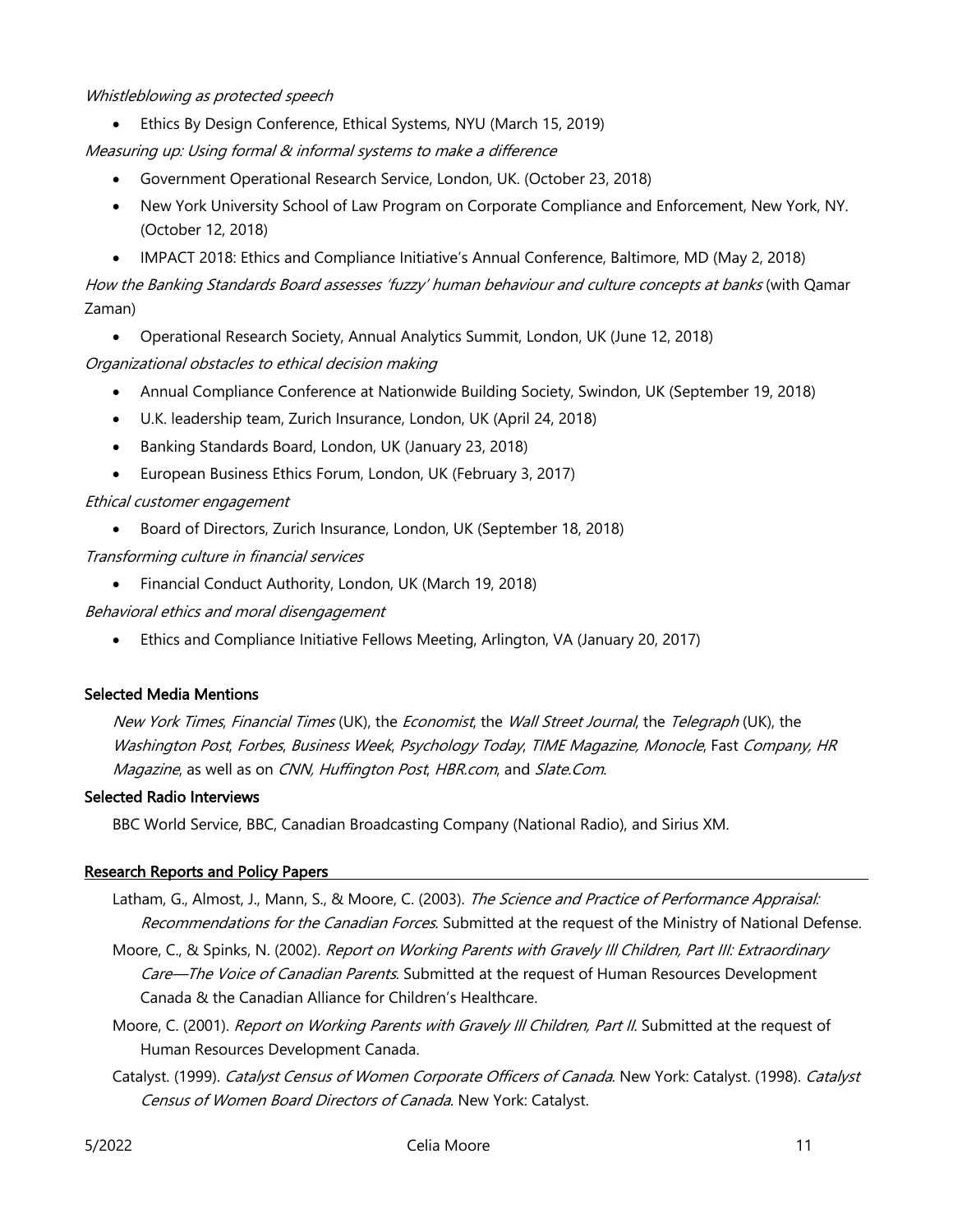# Professional Activities

# Academy of Management

Representative-at-Large, OB Division, 2019-

Member of the Ethics Adjudication Committee, 2018-

Best Paper in Organizational Behavior Award Committee, 2014, 2019

William H. Newman Award Committee for Best Paper Based on a Dissertation, 2018

#### Editorial Activities

Associate Editor: Academy of Management Annals (2022-2025)

Editorial Boards: Personnel Psychology (2019-), Organizational Psychology Review (2020-)

- Ad Hoc Reviewing for Management Journals: Organization Science, Academy of Management Journal, Administrative Science Quarterly, Journal of Applied Psychology, Organizational Behavior and Human Decision Processes, Strategic Management Journal, Management Science, Personnel Psychology, Journal of Business Ethics, Business Ethics Quarterly, Organization and Environment
- Ad Hoc Reviewing for Psychology Journals: Journal of Personality and Social Psychology, Journal of Experimental Social Psychology, Frontiers in Psychology, Basic and Applied Social Psychology, Cognition, Journal of Cross-Cultural Psychology, Journal of Economic Psychology

Book Publishers: Routledge, Cambridge University Press

#### Reviewer

Organization Science Dissertation Proposal Competition (2006-), Academy of Management Annual Conference (OB 2005-, OB Division Outstanding Reviewer Award, 2007, SIM 2005, Conflict Management 2005-, Careers, 2005-2007)

#### Judge

Society for Business Ethics' Best Dissertation Award Committee, 2016-2020 Outstanding Case Teacher Award, The Case Center, 2015-2016 Excellence in Ethics Dissertation Competition, University of Notre Dame, 2013, 2014

#### Individual Grants

| AIC Institute for Corporate Citizenship Research Grant (\$3,600)             | 2007      |
|------------------------------------------------------------------------------|-----------|
| Social Sciences & Humanities Research Council Doctoral Fellowship (\$20,000) | 2005-2006 |
| Ontario Graduate Scholarship (\$15,000, declined)                            | 2005-2006 |
| University of Toronto Open Doctoral Fellowship (\$23,000 annually)           | 2002-2007 |